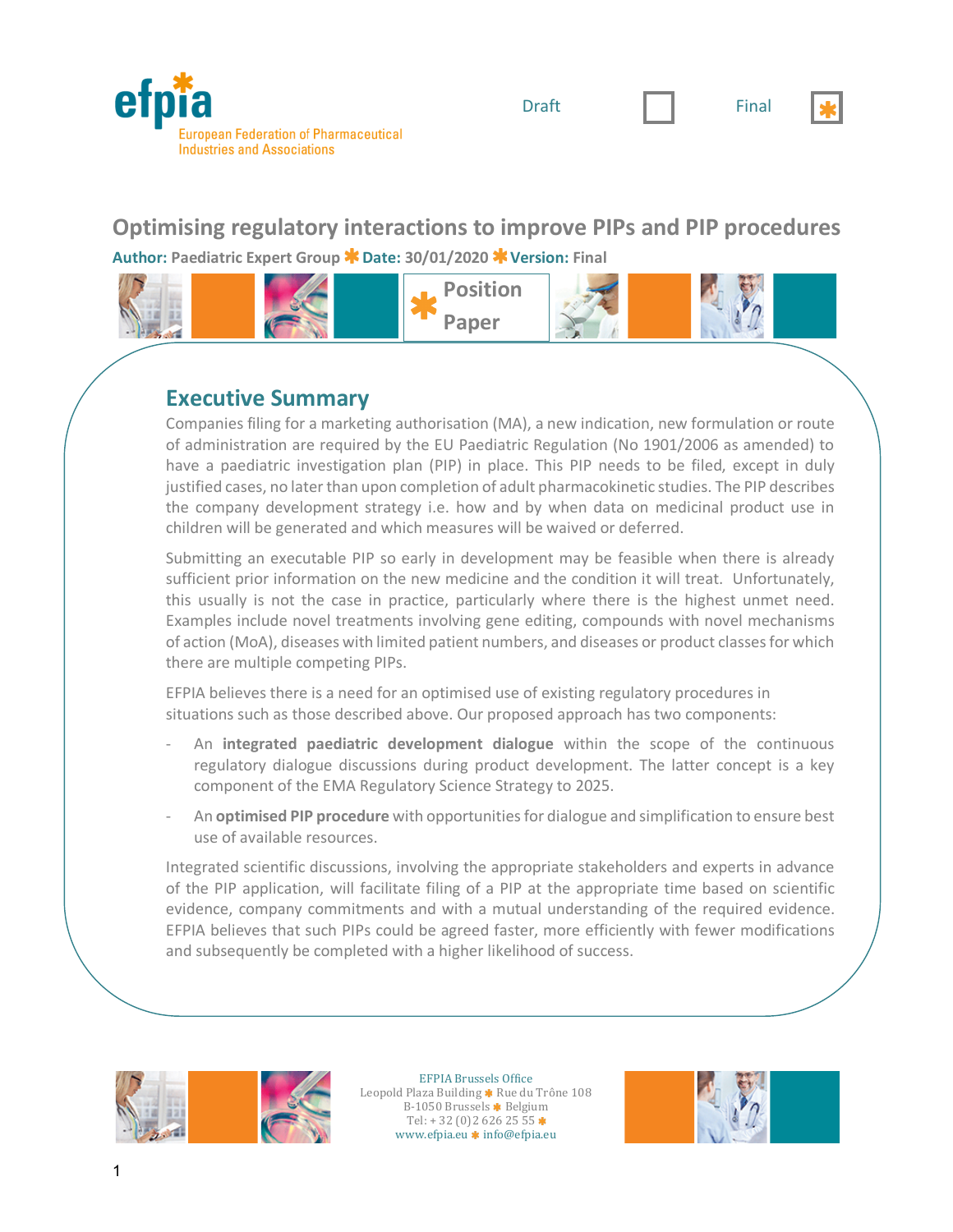# **Table of contents**

## **1. Introduction**

EFPIA would like to pro-actively contribute to the success of the 2018 EMA/EC paediatric action plan<sup>1</sup> and recommends an optimisation of regulatory interactions to improve both the PIPs and the procedures used for requesting and modifying PIPs. This proposal focuses on improving regulatory interactions within the context of the full development strategy of the product and is expected to facilitate more efficient and predictable development and speed up authorisation of new medicines for children based on robust scientific evidence.

Our proposal is fully workable within the current legislative framework, and optional. It will also help refocus limited Health Authority resources to ensure their allocation to the most appropriate activities during medicine development, to support programs with the most added value. It takes into account the evolving scientific environment and the understanding of the concept of "disease"<sup>2</sup>, particularly in therapeutic fields such as oncology, when tissue-agnostic and biomarker-driven therapies may become more relevant, as well as new ways of generating evidence.

Optimised regulatory interactions are especially useful for development programs for which major challenges or technical barriers might exist, such as the following:

- Compounds where the MoA is not fully characterised ('first-in-class') or treating/preventing a newly defined disease or indication with no approved product ('first-in-disease')
- Standard of Care (SoC) has recently changed or is divergent within the EU or between the EU and other countries
- Generation of the required evidence is challenging or requires discussion, e.g. patient scarcity, extrapolation or innovative trial designs
- Diseases with limited preclinical models
- Medicinal products created using gene editing, e.g. to repair or suppress a specific gene
- Tissue-agnostic therapies.

<sup>2</sup> As discussed in the Pharmaceutical Committee (point 2. Ii in https://ec.europa.eu/health/sites/health/files/files/committee/ev\_20191217\_785\_en.pdf



EFPIA Brussels Office Leopold Plaza Building \* Rue du Trône 108 B-1050 Brussels \* Belgium Tel:  $+32(0)26262555*$ www.efpia.eu $\pmb{\ast}$  info@efpia.eu



l <sup>1</sup> https://www.ema.europa.eu/en/documents/report/european-medicines-agency-european-commission-dg-health-foodsafety-action-plan-paediatrics\_en.pdf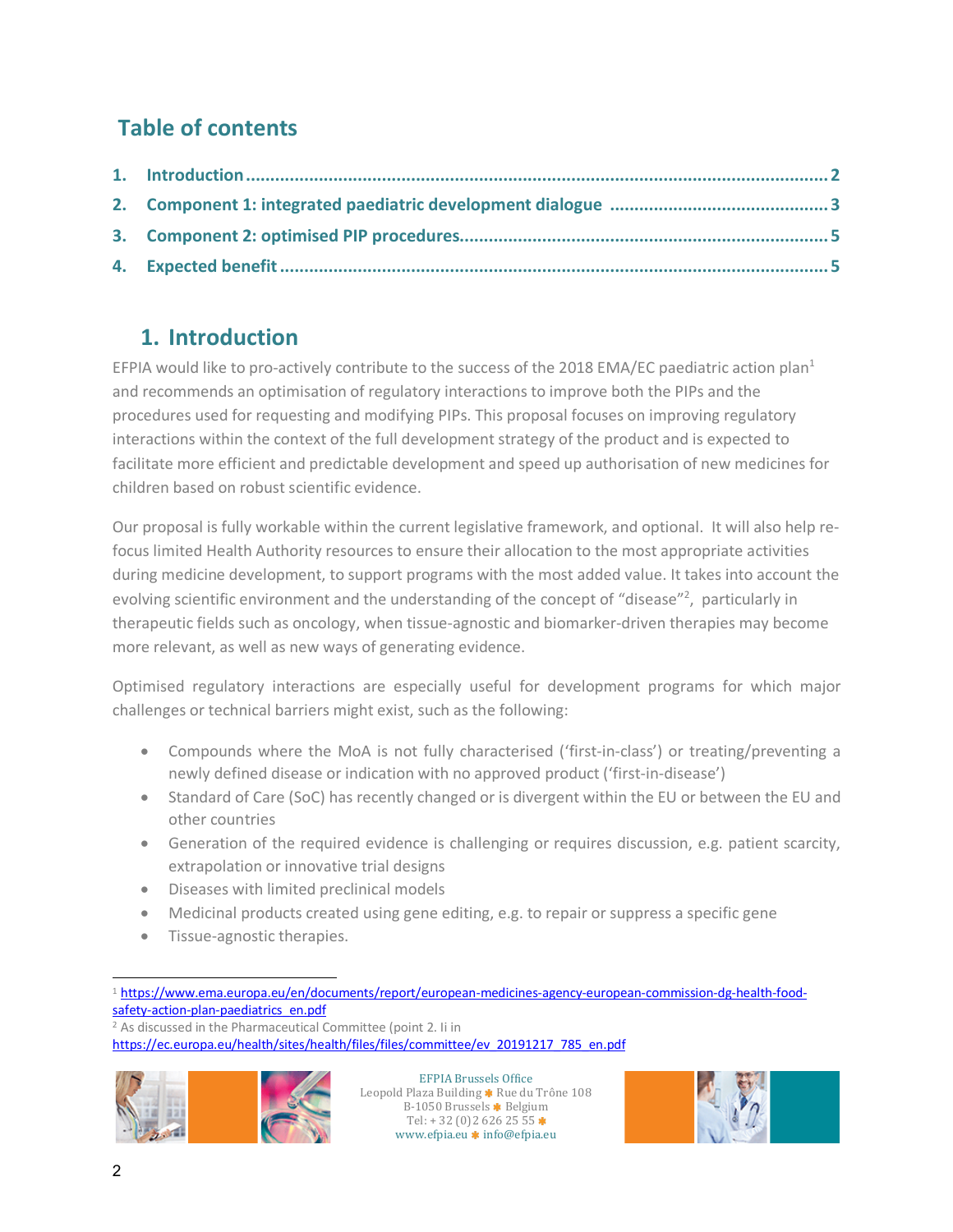The proposed optimised regulatory interaction model has two components, both based on existing regulatory procedures:

- Component 1: an **integrated paediatric development dialogue** within the scope of the continuous 业 regulatory dialogue discussions during product development. The latter concept is a key component of the EMA regulatory science strategy<sup>3</sup>.
- Component 2: an **optimised PIP procedure** with opportunities for dialogue and simplification to ensure best use of available resources.

Development discussions within the whole (adult and paediatric) development context will allow sufficient time and multiple opportunities to discuss key aspects in advance of the PIP filing and therefore facilitate subsequent regulatory PIP procedures.

## **2. Component 1: integrated paediatric development dialogue4**

Medicine development is a high-risk and long-term commitment. Developers carefully design development programs to avoid failures and increase the probability of success for medicines to reach patients. Important development decisions are mainly driven by three factors: scientific opportunity, unmet medical need and expected value of a new medicine. Hence, global paediatric development strategies must be planned based on robust evidence and early conversations with regulators globally.

Discussions in the context of Scientific Advice (SA) or some other form of early dialogue platform should occur before PIP submission and should continue until there is agreement on the most appropriate paediatric development strategy for the medicinal product. Paediatric development dialogue should be integrated and function within a single-entry platform (a 'one-stop-shop') for developers to consult European regulators on any medicinal product development question. These discussions are voluntary, but it is important that sufficient resources are available to increase critical scientific dialogue as needed.

Each development program is different, but all programs belong somewhere between the two extremes below, with very different development risk profiles:

(1) Paediatric development fully linked to the adult indication, and safety and efficacy in children may be determined through extrapolation from adult data and pharmacokinetic and safety studies in children

<sup>4</sup> Please note detailed proposals for Component 1 will be captured in a separate paper [in preparation].



EFPIA Brussels Office Leopold Plaza Building \* Rue du Trône 108 B-1050 Brussels \* Belgium Tel:  $+32(0)26262555*$ www.efpia.eu \* info@efpia.eu



l <sup>3</sup> https://www.ema.europa.eu/en/about-us/how-we-work/regulatory-science-2025 in particular https://www.ema.europa.eu/en/documents/presentation/presentation-ema-regulatory-science-2025-diversify-integrateprovision-regulatory-advice-along\_en.pdf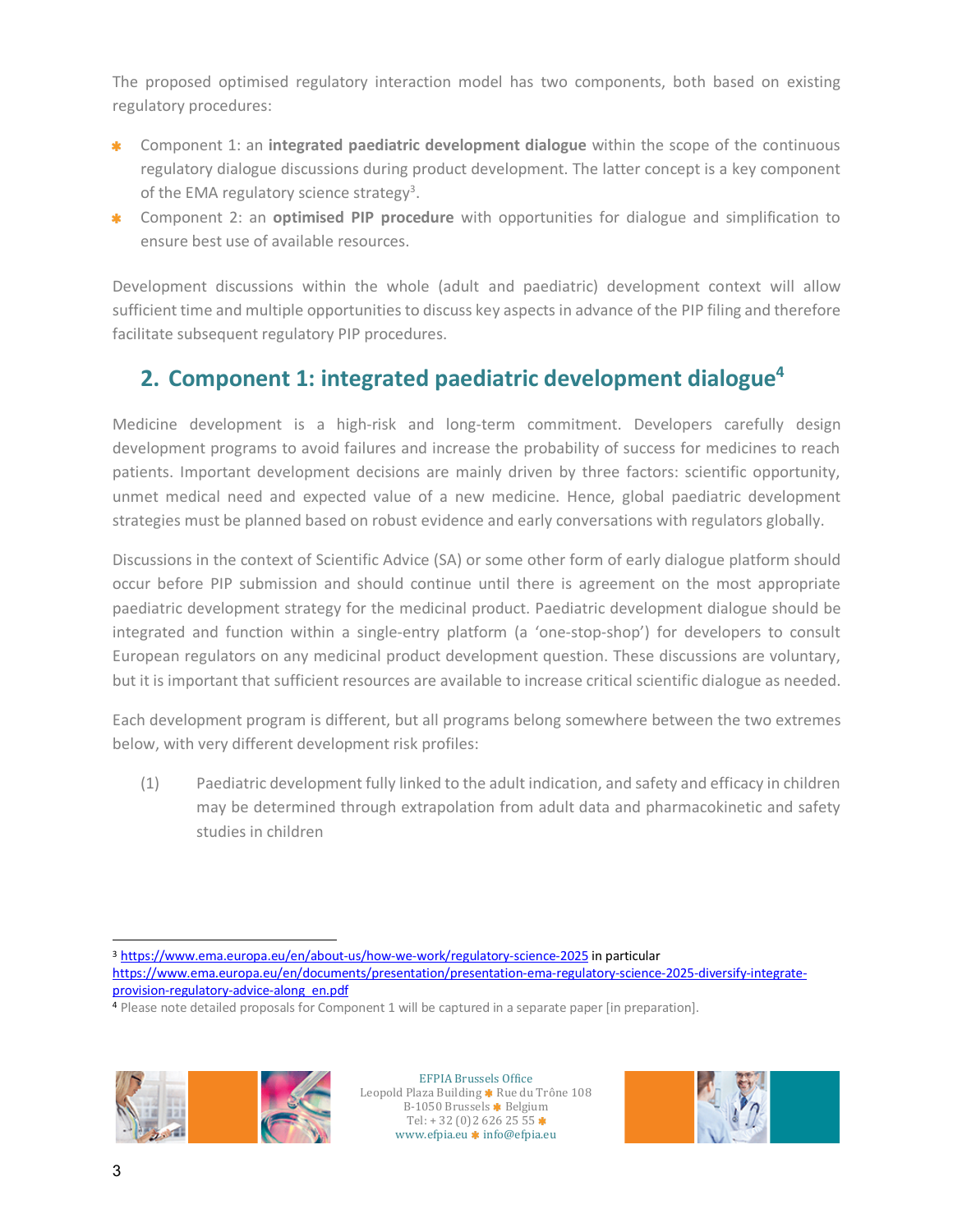(2) Paediatric development completely independent from the adult indication, and requires substantial independent data generation to prove safety, quality and efficacy in targeted paediatric age-groups.

Integrated advice could be useful in all cases butis expected to particularly benefit development programs where scientific data need to be generated in adults before subsequent development strategies can be decided.

Integrated scientific discussions, involving the appropriate stakeholders and experts in advance of the PIP application, would allow the filing of a PIP at the appropriate time and based on scientific evidence, company's commitments and with a mutual understanding of the required evidence

Firstly, the SA or early dialogue platform should allow involvement of relevant experts from the European Regulatory Network, EMA Committees (CHMP, PDCO and other relevant committees, e.g. COMP) and EMA staff depending on the applicant's specific questions. It also should allow involvement of patients and health care professionals and in particular, paediatric networks, to achieve patient-centric development strategies that address unmet medical needs with a feasible operational plan. Discussions should be held early and within the context of the global development program to address important aspects of the paediatric development strategy, including relevant age groups and conditions, potential extrapolation, formulation requirements, juvenile animal studies, and proposed clinical studies. This dialogue will be based on available evidence and help inform the most appropriate paediatric development strategy for the PIP. We propose the use of existing EMA procedures (SA, including parallel SA with FDA or with HTA bodies) on specific questions related to adult and paediatric development strategies, to provide a higher probability of success to achieve a program that meets the expectations of several regulators.

Secondly, the optimal timepoint for PIP submission in relation to the adult program can be established based on the data generation strategy discussed, potential program timelines and anticipated development milestones. Early discussions will allow appropriate buy-in and justification for the submission timepoint according to Article 16 of the Paediatric Regulation, while considering other ongoing activities of the overall program. It could also help tailor timelines to avoid multiple ongoing clinical trials competing for the same patient population with the risk of significant delay to completing those programs. Thorough preparation for the subsequent PIP procedure will ultimately speed up the PIP decision and reduce the need for subsequent modification procedures. Hence, it can help to address the steadily rising numbers of PIP modification procedures and save valuable regulatory resources.



EFPIA Brussels Office Leopold Plaza Building \* Rue du Trône 108 B-1050 Brussels \* Belgium Tel:  $+32(0)26262555*$ www.efpia.eu \* info@efpia.eu

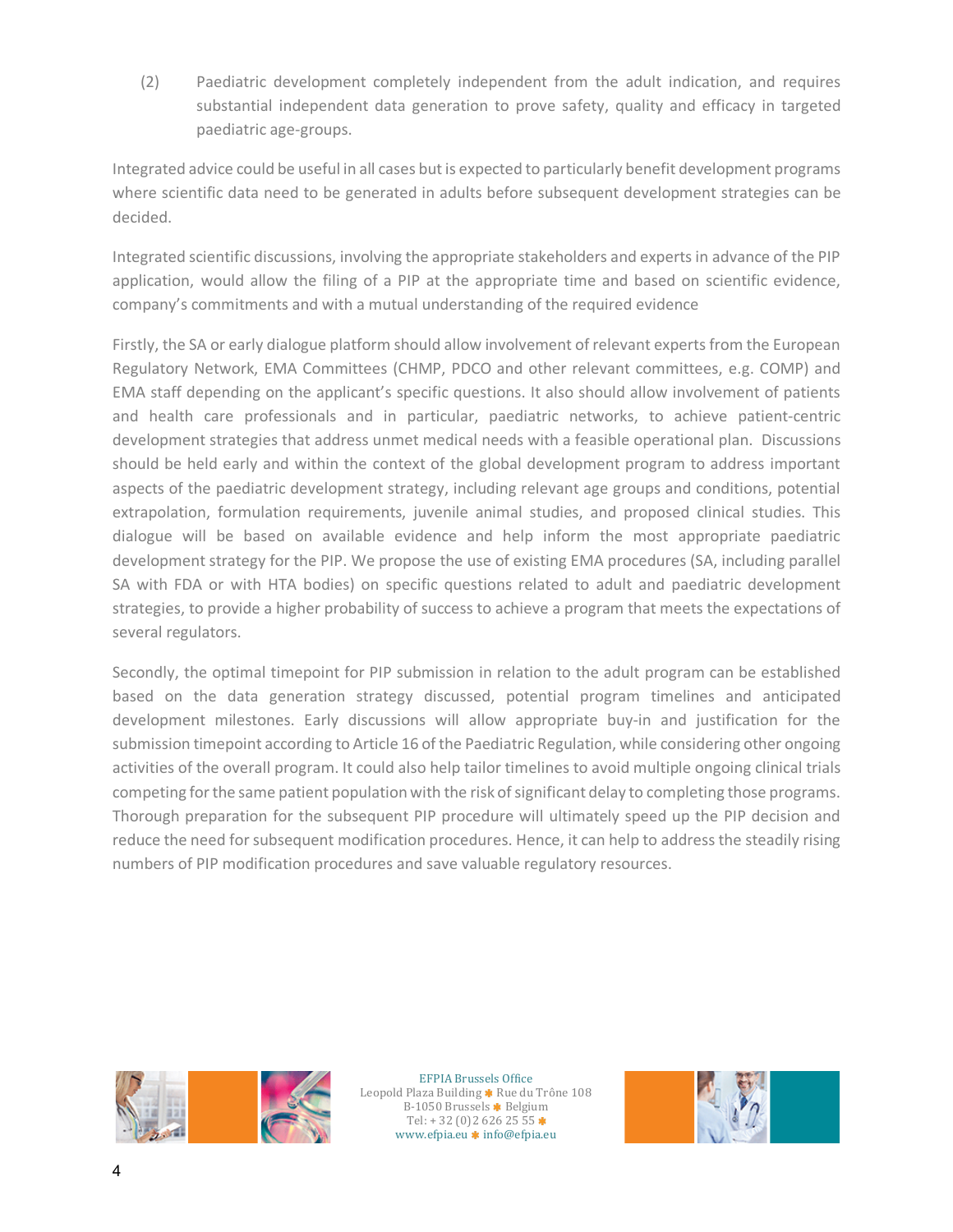## **3. Component 2: optimised PIP procedures5**

The integrated paediatric development dialogue will have provided regulators' advice, insights and recommendations related to the optimal design of the PIP and appropriate timing of its submission. This will subsequently facilitate a streamlined regulatory procedure to reach a binding PIP decision according to the Paediatric Regulation.

Once the developer submits the PIP to EMA for regulatory assessment, it will include all required aspects of the PIP based, as much as possible, on data rather than assumptions. This should speed up the decision on the "key binding elements" (KBE). As most aspects will have already been discussed during the design phase of the program, we expect that the EMA validation period could be significantly shortened and that the PIP could be assessed and agreed by PDCO within the standard 60-day timetable, i.e. without the need for a request for modification for the initial PIP.

If needed, the same approach could also be used during modification procedures. Significant program strategy modifications could be pre-discussed to clarify and explain more complex changes.

During the clock-stop, a resolution of the issues should be found to ensure that the 30-day period following the re-start of the clock can be used by PDCO to prepare the KBEs for the PIP decision. The applicant should work closely with EMA staff before formal adoption by the PDCO to ensure clear and accurate measures in the decision.

## **4. Expected benefit**

The proposed model has significant benefits, including:

- Filing PIPs based on the best possible scientific evidence, which contain feasible trials that deliver new paediatric medicines in a timely manner, including children in trials only when truly needed. PIPs based on data with reduced reliance on assumptions will more likely lead to studies that complete within the agreed timelines and reduce the need for deferrals.
- \* Fostering an environment that encourages innovation. Allowing time to develop PIPs with the best scientific knowledge encourages and allows companies to design the best possible trials.
- \* The ability to identify appropriate paediatric unmet needs with input from a larger community, including parents, clinicians and paediatric networks, avoiding crowding in areas where needs have been met.
- \* Better coordination among the many actors in paediatric development, including regulators and their committees, with a more consistent understanding across key stakeholders of what is needed.

<sup>5</sup> Please note, detailed proposals for Component 2 will be captured in a separate paper [in preparation].



EFPIA Brussels Office Leopold Plaza Building \* Rue du Trône 108 B-1050 Brussels \* Belgium Tel:  $+32(0)26262555*$ www.efpia.eu \* info@efpia.eu



l